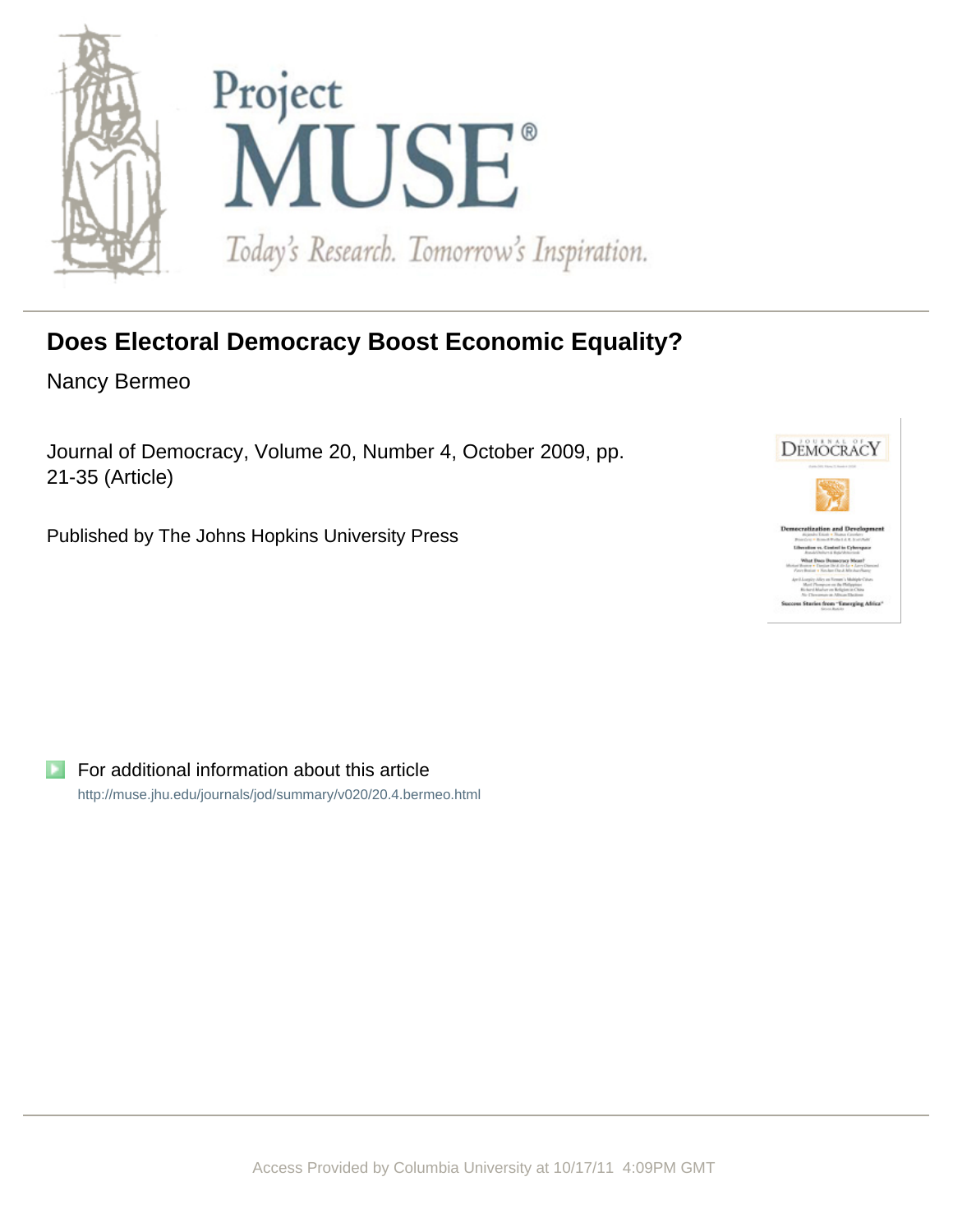## **Poverty, Inequality, and Democracy**

## does electoral democracy BOOST ECONOMIC EQUALITY?

### *Nancy Bermeo*

*Nancy Bermeo holds the Nuffield Chair in Comparative Politics at Oxford University and is the founder and director of the Oxford Centre for the Study of Inequality and Democracy. She is the author of* Ordinary People in Extraordinary Times: The Citizenry and the Breakdown of Democracy *(2003) and other works on the causes and consequences of regime change. This essay is based on a paper presented at an April 2009 conference in Bratislava funded by the United Nations Democracy Fund.*

Inequality is a constant in political life, but its salience in political discourse rises and recedes. As the first decade of the twenty-first century draws to a close, talk of inequality is clearly increasing. Public and private institutions have created a wave of new units to track (and possibly shape) inequality's trends. Social scientists across a broad range of disciplines have taken unprecedented interest in explaining inequality's origins, trajectory, and effects.

The current frequency of inequality talk stems in large part from inequality's stubborn persistence. Inequalities of all sorts seem ubiquitous, despite the nearly worldwide advance of electoral democracy and despite (what were until recently) steady and sometimes spectacular rates of economic growth. What can we learn from these seemingly mismatched trends?

Inequality is more easily discussed than defined. Though the term has its roots in mathematics, it is not a concept that lends itself easily to precision. Inequality indicates difference, but human beings can differ in infinite ways, and many important differences may not be quantifiable at all. For present purposes, it might be best to define inequality as the condition of being unequal as regards the command of any resources deemed valuable for human well-being. These resources might include physical strength, political rights, wealth, income, or even qualities that are only indirectly observable, such as ambition. The inequalities that are most politically meaningful are those that are judged to be normatively problematic, producing disadvantages and advantages deemed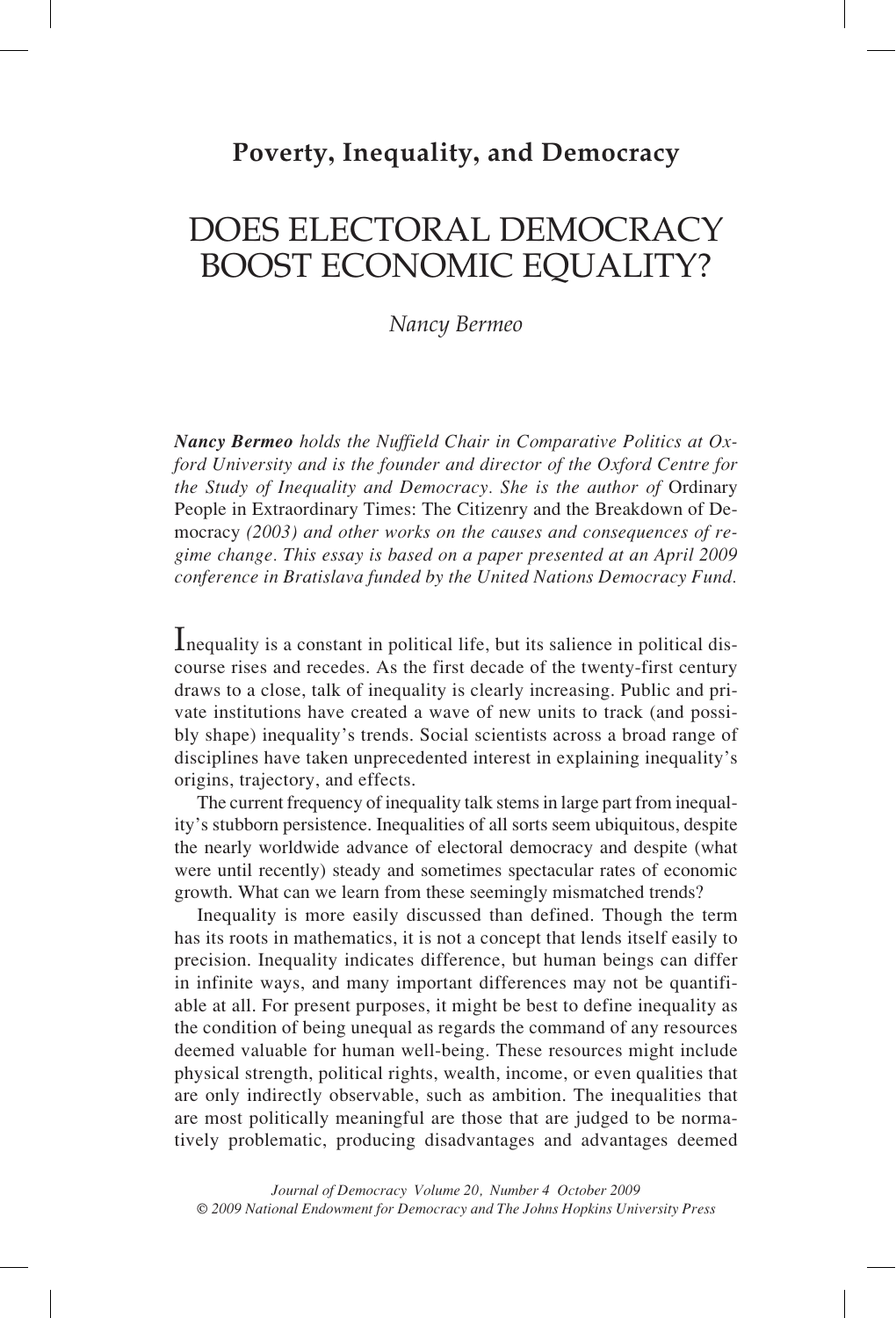undeserved by significant sections of the society in which they are embedded.1 Political theorists may write about "inequality" and "equality" per se, but empiricists almost inevitably write about inequality with modifiers. Empiricists write about political inequality, gender inequality, economic inequality, and the like. These modifiers distinguish the domains in which differences are deemed meaningful.

Because inequality is not one-dimensional, there is no reason to assume that all of its many forms must change in concert. Many of inequality's dimensions are linked, but they are not fused and will therefore have evolutionary dynamics of their own. We should not assume that different forms of inequality will change in tandem or even that they will change in identical directions if they do change.

We should also avoid the assumption that trends in inequality and poverty will change simultaneously. Current discussions of inequality often merge the concepts of economic inequality and poverty. Yet these concepts differ in consequential ways. Economic inequality is a measure of the distribution of material resources that emerges from the ranking of all the economic actors in a unit of interest according to the amount of material resources that they possess. The unit of interest could be as small as a single household, or as large as the entire world economy. In countries (the units that we study most often), the ranked actors include the rich, the poor, and everyone in between. The gradients of economic inequality are as numerous as the differences in the income and wealth of the actors surveyed. Adding to economic inequality's complexity, the gradients almost always involve a two-direction comparison: Each actor has both less than and more than others (except for the single actors with the very most and very least).

Where economic inequality exists, all actors are "unequal," but where poverty exists only some actors are "poor." This fact has profound political implications, as we shall shortly see in our discussion of democracy, but for now it is important for marking the significant distinctions between economic inequality and poverty. The concept of poverty forces us to divide human beings into one set of people who live below an arbitrary standard of capability resources we set for definitional purposes and another set of people who live above that standard. Of course, we draw distinctions between levels of poverty. Scholars and policy makers distinguish, for example, between basic and extreme poverty, defining the latter as "poverty that kills."2 But the concept of poverty in vernacular political discourse is often, if not usually, dyadic. The concept derives, rightly or wrongly, from a materialist distinction between the poor and the non-poor. Economic inequality has no comparable dyad, and since the range of inequality within the ranks of the non-poor can be vast, changes in poverty trends may be independent of trends in economic inequality. Poverty can rise or fall and leave economic inequalities among the non-poor unchanged or moving in an opposite direction. This is precisely what we are witnessing in much of the world today.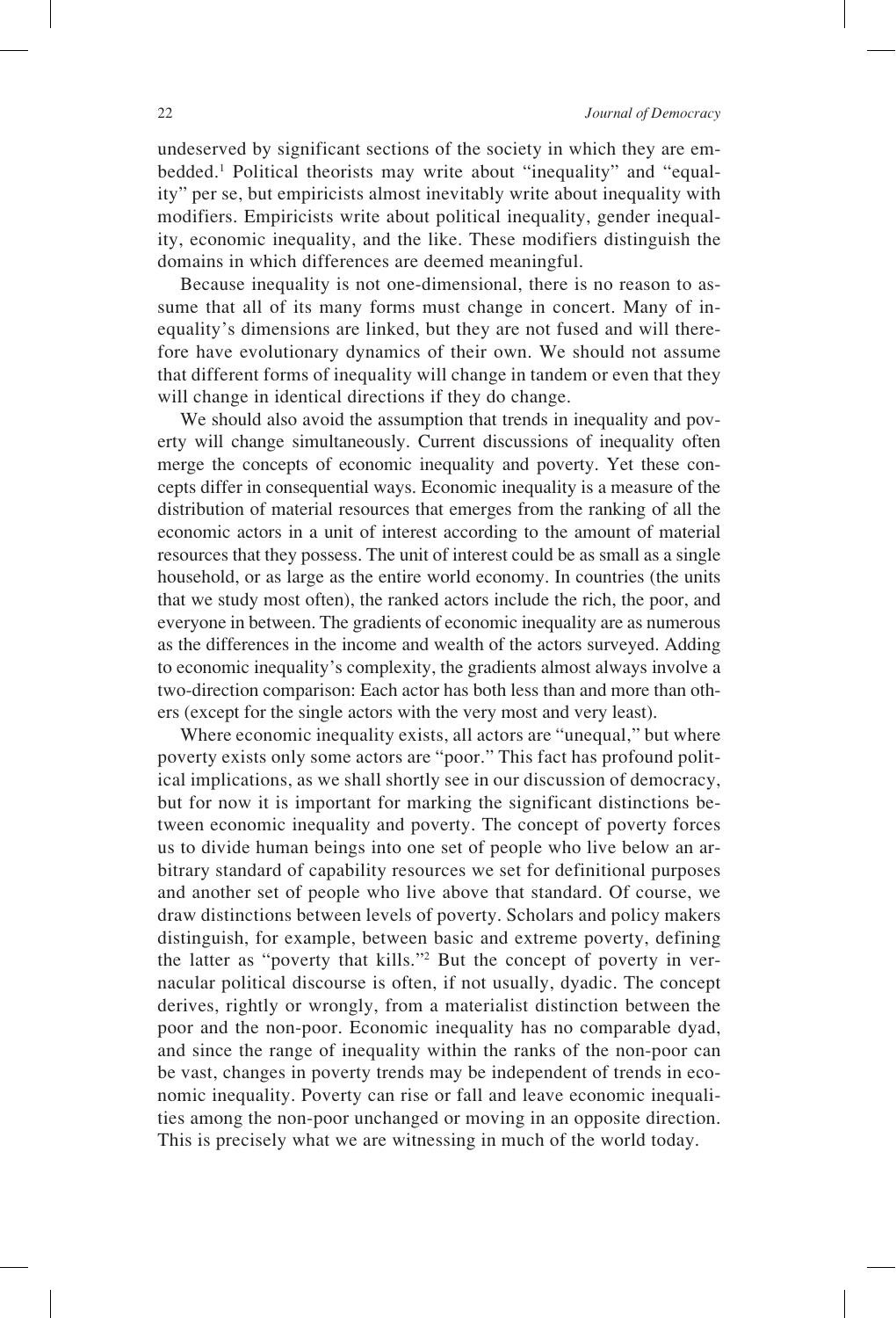#### *Nancy Bermeo* 23

Distinguishing between various sorts of inequalities, as well as between economic inequality and poverty, enables us to forge a better understanding of how each might be affected by democracy. The advance of democracy entails, by definition, a decrease in political inequality. Yet the egalitarian principle of one citizen, one vote that lies at the foundation of any democratic project does not guarantee advances in equality outside the limited realm of political leadership selection. The relationship between an advance in political equality and an advance in equalities of other sorts is wholly contingent on what leaders at the top of democracy's hierarchies choose to do or not do.

The sources of this contingency derive from democracy's very meaning. Democracy "is a system of governance in which rulers are held accountable for their actions in the public realm by citizens, acting indirectly, through the competition and cooperation of their elected representatives."3 As a system of governance for "the public realm," democracy has no intrinsic association with either the private realm of the family or the private realm of the economic market. Yet inequalities of many sorts derive precisely from these private realms. The extent to which democratic rulers extend their powers into these realms depends directly on the rulers' individual choices and indirectly on the expressed choices of the citizens who (in theory at least) hold these rulers accountable. Righting inequalities under democratic systems of governance is thus extremely difficult because it requires collective action in multiple arenas, by both elite and mass actors. Sometimes the champions of a particular form of equality manage to take effective collective action (the farmer-worker coalitions behind social democracy in the Nordic countries provide an example), but often inequalities follow their own dynamic, independent of whether electoral democracy exists.

The same generalization holds for electoral democracy and poverty. Whether democratic leaders choose to combat poverty depends on a range of factors beyond regime type. Democracy is antithetical to certain forms of political inequality, but has never been antithetical to poverty or to inequalities of other sorts. Adam Przeworski is right when he reminds us that the emergence of democracy "was a political revolution but not an economic one."4 The trends in economic inequality and democratization that we have seen since 1990 may not be mismatched after all.

#### **Troubling Trends**

There has never been a period in history when so many individuals could exercise the right to vote. The spread of electoral democracy since 1990 has been especially impressive. According to Freedom House, in 1989 only 41 percent of the world's countries could be categorized as electoral democracies. By 2005, this figure had risen to 64 percent.<sup>5</sup>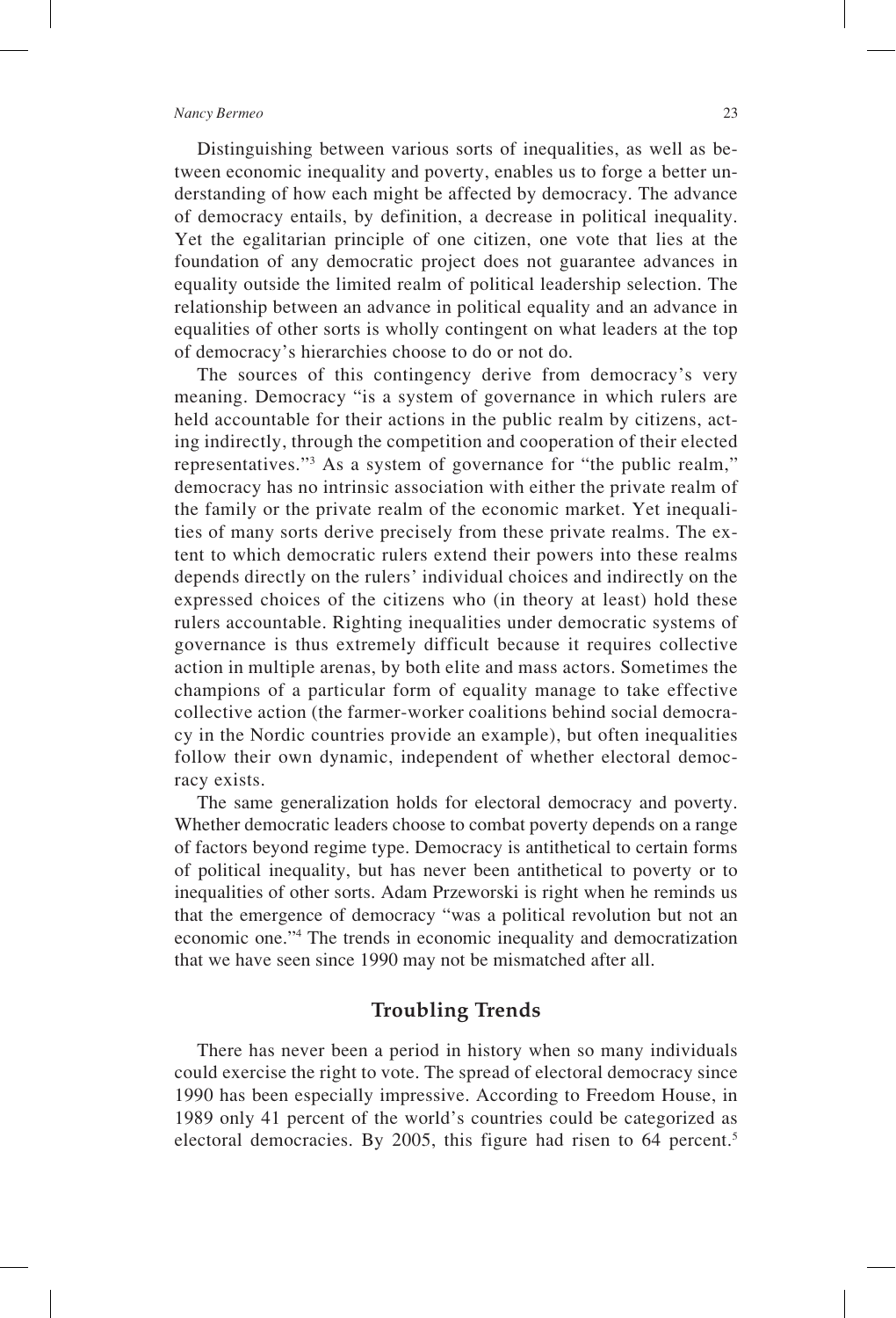Has this positive pattern of regime change affected levels of economic inequality in predictable ways?

A great deal of important scholarship suggests that the rise of democracy should lead to a fall in economic inequality. Since at least the time of Aristotle, scholars and political actors have associated the extension of political rights with the redistribution of material resources. In the nineteenth century, foes of extending the right to vote often warned that the newly enfranchised poorer classes would use their ballots to pillage the rich. Scholars have shown that the expansion of the franchise was, in fact, accompanied by a decrease in material inequalities,<sup>6</sup> and more recent and highly influential work has framed democratization itself as a redistribution game. Acemoglu and Robinson argue that because "democracy is pro-majority" and "even possibly pro-poor," its "redistributive nature" constitutes its "main threat." They assert that there is a "greater tendency for redistributive policies in democracies" than in nondemocracies, and even that "new democracies appear to have been more redistributive than mature democracies throughout the 20th century."7

How have young democracies behaved in terms of redistribution since the 1990s? Overall, the long-term trends appear disappointing from an egalitarian perspective. The term "appear" deserves emphasis because figures measuring economic inequality are notoriously problematic. Cross-country comparisons and aggregations can be misleading because countries use different means of assessment.8 Even within the same country, time trends are often difficult to trace because inequality is not assessed on a regular basis and because the assessments that do exist often reflect a geographic (usually urban) bias. Finally, scholars debate not only how economic inequality should be measured but which forms of inequality matter most for the way that people live. Measurements of economic inequality might be based on individual or household income, gross or disposable income, land tenure, land-to-wage ratios, rent-to-wage ratios, or daily caloric intake. They might include or exclude pensioners, the unemployed, the homeless, those who work in the informal sector, and those without any earnings.

Despite these complexities, there seems to be fairly wide agreement that economic inequality has increased in most countries since the 1990s. How does the seemingly immutable persistence of economic inequality affect young democratic regimes in developing and postcommunist countries? This question has no single or definitive answer because the effects of economic inequality vary from one country to the next, depending on a wide range of factors, including the qualities of political leadership which, of course, cannot be predicted. Nevertheless, experience and current research suggest two conclusions. The first is that persistently high economic inequality harms the *quality* of democracy in profound ways. The second is that even persistent economic inequality does not, in itself, constitute an insurmountable barrier to democratic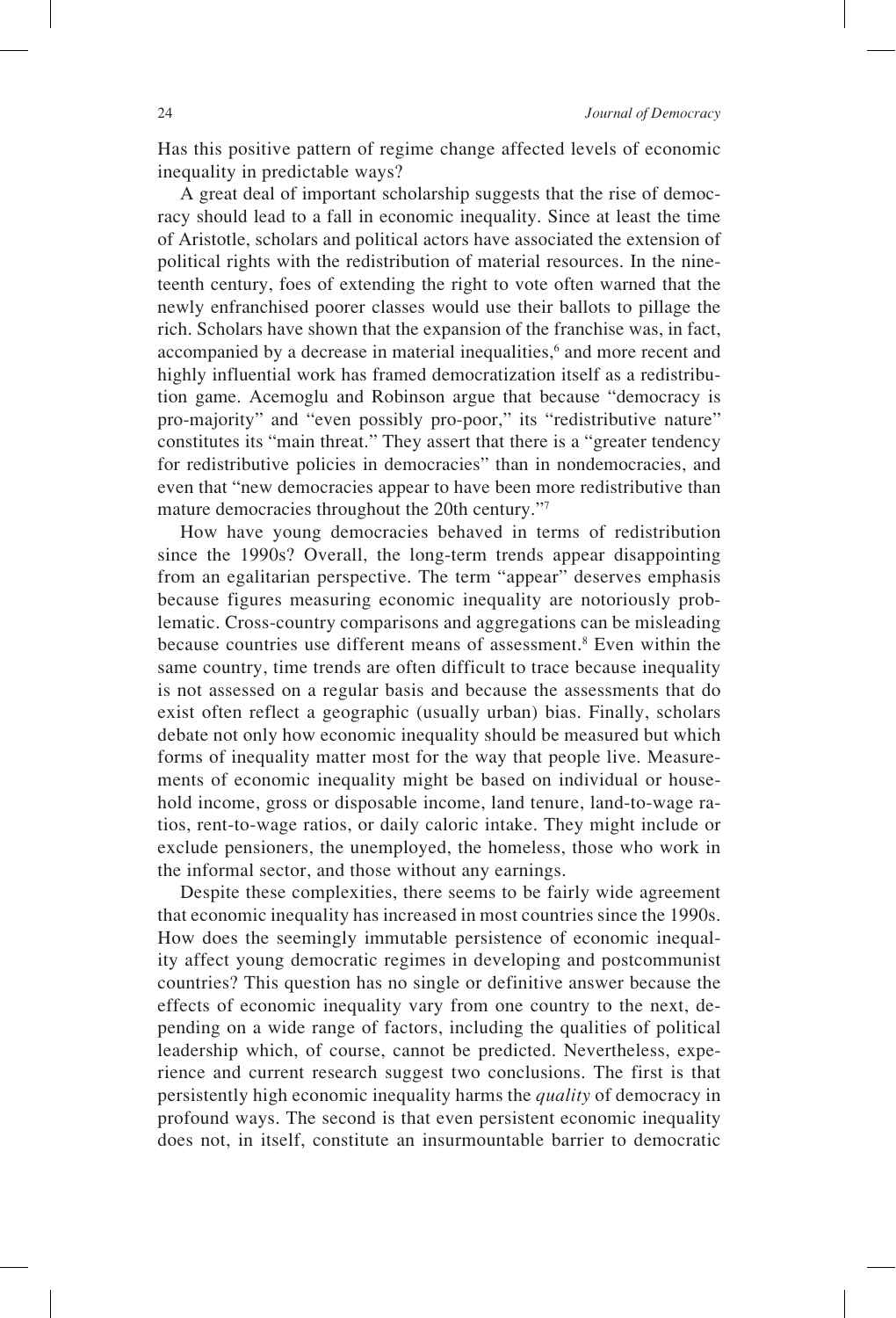*durability.* Economic inequality is a potential threat to the durability of democratic institutions, but the conditions needed to actualize its threat potential are not often present. Although there is reason to think that advances toward economic equality increase the probability of democratic survival,<sup>9</sup> democracies do not require advances in economic equality to endure. On the contrary, electoral democracies have endured despite extremes in economic inequality lasting for generations.

#### **Economic Inequality and Democratic Quality**

Inequality's negative effects are myriad and their connections to the quality of democracy are profound. The effects of economic inequality on political equality have been documented in a great deal of scholarship. It hardly needs stating that the wealthy have a disproportionate influence over what policies are made and how they are implemented.<sup>10</sup> Even in the United States, a long-established democracy with relatively egalitarian social norms, a raft of convincing research shows that public policies more often reflect the preferences of the wealthy than those of the average voter.11 But the documented effects of income inequality go beyond what has come to be known (in a curiously understated way) as "imperfect representation."<sup>12</sup> In its extreme forms, economic inequality has been linked to bad attitudes, bad behavior, and bad government. Scholars claim that it has a strong negative effect on political interest,<sup>13</sup> and that it boosts support for populism, personalism, human-rights abuses, and the acceptance of authoritarian rule.14

Economic inequality is also associated with a broad range of behaviors that erode the quality of democracy. These associations do not hold in every country or for every group, but they are numerous and consequential. Scholars have linked economic inequality to decreased electoral turnout, depressed political engagement, and higher rates of crime, including homicide.<sup>15</sup> Economic inequality is also associated with political polarization, which is thought to hamper the trust and willingness to compromise on which deep democracies depend. If economic inequality overlaps with ethnic or religious identities, entrepreneurial political elites can frame their identity groups as doubly disadvantaged and thereby increase the likelihood of divisive ethnic mobilization and even armed conflict.16 As Amartya Sen reminds us, the "coupling" of economic disadvantage with "social humiliation" can be lethal.<sup>17</sup>

The association between economic inequality and bad government takes multiple forms. It has been linked to influence peddling, judicial weakness, the failure to provide public goods, and the general erosion of the rule of law.18 Increasing inequalities of income and wealth divide a democracy's citizenry, making preferences more diverse. This increases problems of agency and accountability and gives elected politicians incentives "to play some voters off against others."19 The perverse incen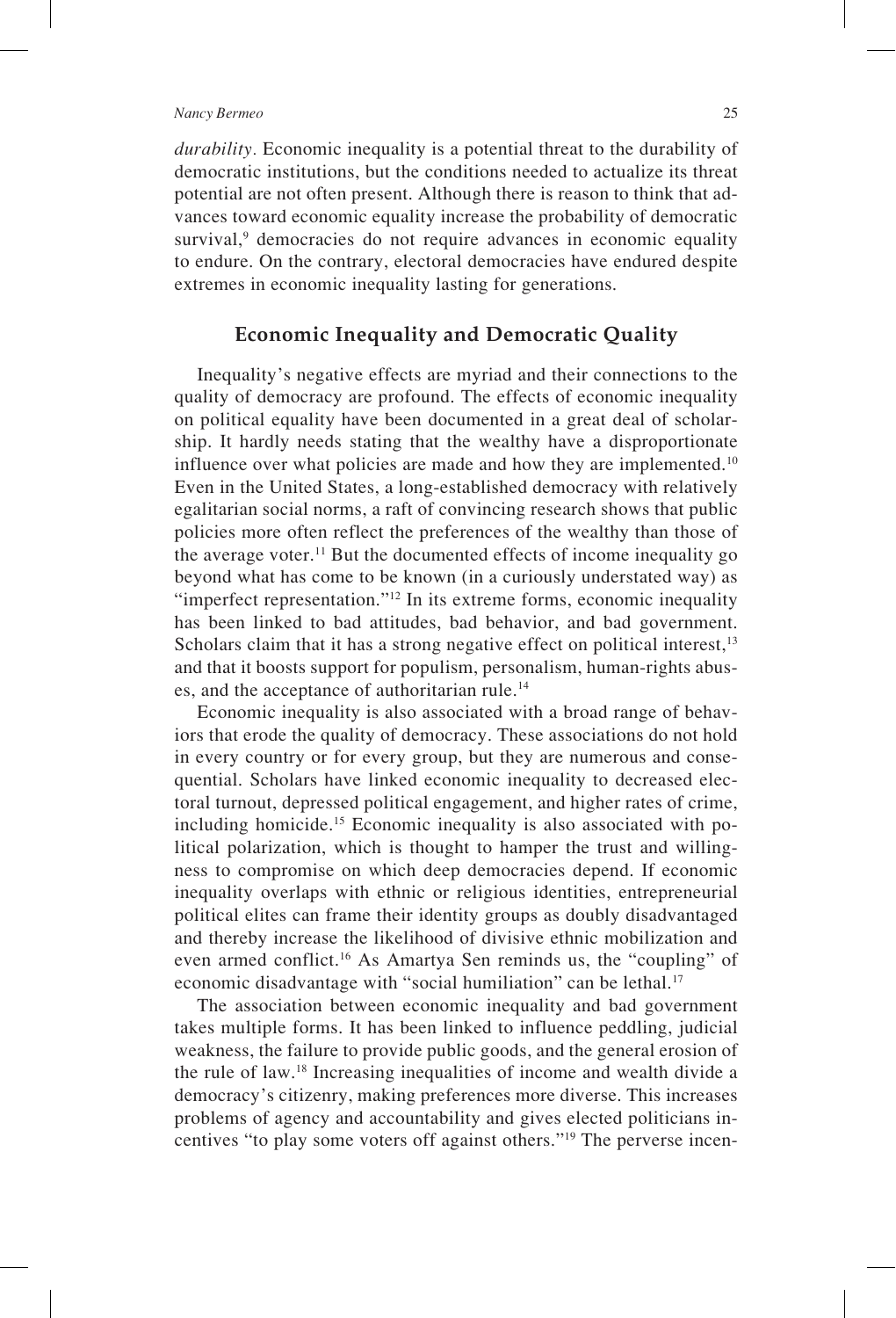tive structures produced by high levels of economic inequality may help to explain why many economists have concluded that high levels of inequality hamper long-run economic growth.<sup>20</sup> The bad governance so frequently associated with high levels of inequality often creates a bad investment environment.

If the effects of high economic inequality are as deleterious as current research suggests, we must ask ourselves, first, whether current levels of inequality might soon be reversed, and second, whether the failure to reduce economic inequalities will threaten democratic durability.

### **Reversing Economic Inequality**

The prospects for reducing economic inequalities are mixed. On the one hand, the world financial crisis might drive inequalities down even without concerted government action. A good deal of the recent rise in economic inequality was driven by the enrichment of people in the top income deciles. If their assets and income drop more than those of other groups, inequality will drop too. Additionally, actors who seek to mobilize a broad coalition around redistribution will be advantaged by the current, crisisinduced media attention to the wealthy. That said, there are still several formidable obstacles to the creation of viable redistributionist coalitions.

First, despite newly elevated levels of inequality talk among journalists, academics, and policy makers, ordinary citizens generally do not frame the reversal of economic inequality as a top political priority. They prefer instead to focus on their own economic situation. And while they may not consider existing economic inequalities fair, they typically distinguish between economic inequality and poverty, and prioritize poverty reduction by a substantial margin.

Whether the current world financial crisis will change these rankings remains to be seen. Yet the most recent evidence from the developing world shows that people consider poverty a much more pressing problem than inequality, and that in most of the developing world, a surprisingly small percentage of the public ranks inequality as a pressing problem at all. In the latest Afrobarometer survey of 18 countries, poverty outranked inequality as a pressing political problem by a multiple of 20. Opinions in Asia are similar.21 In Latin America, the comparable ratio is 8 to 1, with only 1 percent of respondents ranking inequality as the "most pressing problem."<sup>22</sup> Mobilizing people around the issue of income inequality rather than around the issues they deem more pressing will prove challenging.

A second and related obstacle to forming redistributionist coalitions comes from the fact that economic inequality (unlike poverty) has sincere and revered defenders. The idea that differential rewards provide incentives for productivity and innovation is intrinsic to capitalism, and vast numbers of people in democracies of all sorts embrace this view.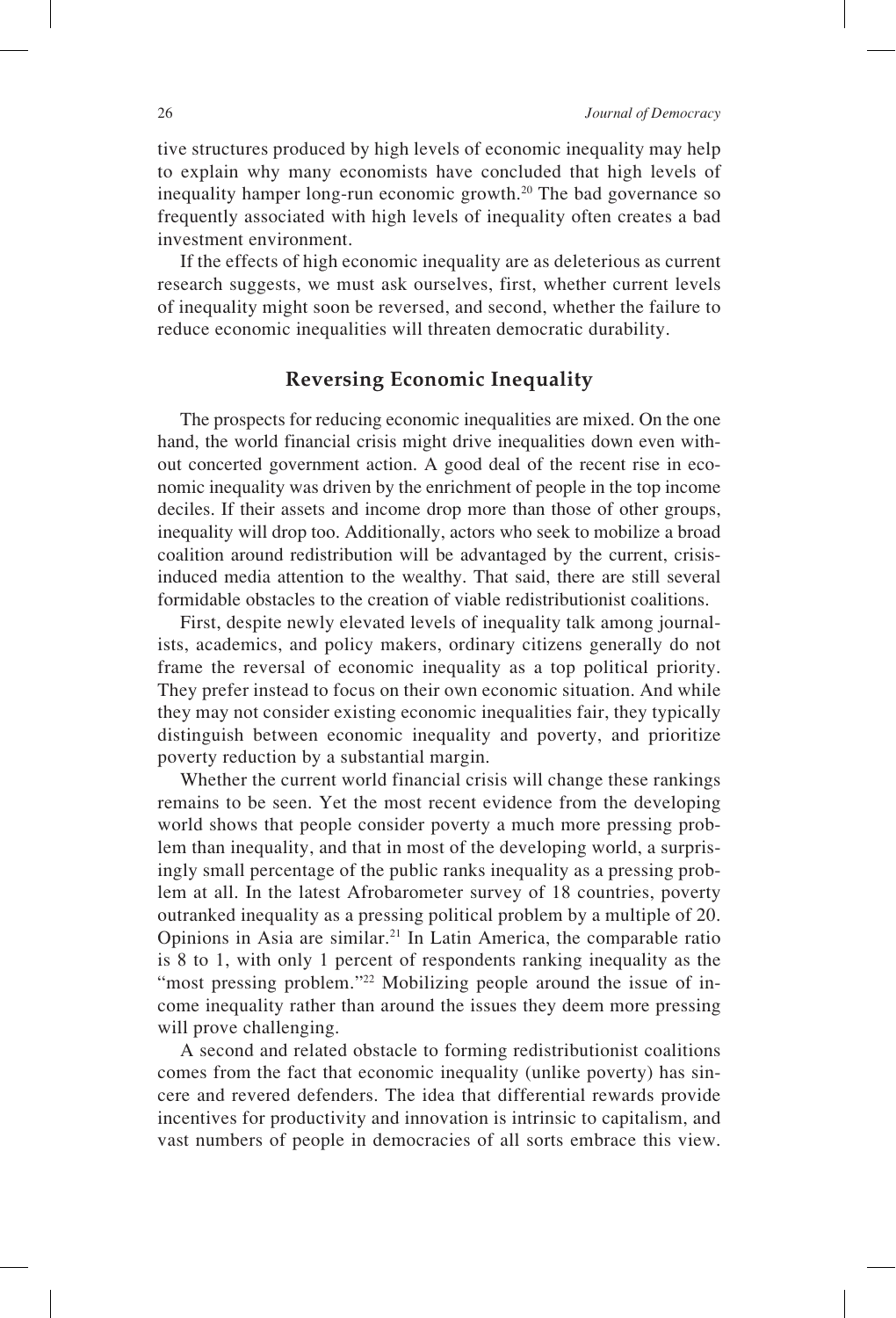The most recent wave of the World Values Survey, conducted between 2005 and 2008, found that the number of people agreeing that "we need larger income differences as incentives" actually exceeded the number of people agreeing that "incomes should be made more equal" in 11 out of 16 developing and postcommunist democracies. The only country surveyed in which more than half the respondents favored the statement that "incomes should be made more equal" was Romania. In countries as diverse as Brazil, Bulgaria, Indonesia, Mali, Mexico, Moldova, Peru, Poland, South Africa, and Thailand, fewer than 40 percent of respondents preferred the statement "incomes should be made more equal," to the statement endorsing income differences as incentives.<sup>23</sup>

Of course, counterelites could conceivably reshape public opinion and change priorities, but this takes skill, time, and resources that may be hard to come by. It would also involve undercutting the emphasis on equality of opportunity which, according to Ronald Dworkin, Judith Squires, and others, has eclipsed equality of outcome in the popular imagination.24 Equality of opportunity complicates the crafting of redistributive coalitions because it undercuts arguments that economic inequalities might be "undeserved." Coupled with the widespread belief that economic inequalities are functional, equality of opportunity provides an attractive alternative to calls for rapid material redistribution and does much to strengthen the ideational barriers to forming a winning redistributionist coalition.

The current financial crisis may raise the profile of economic equality as a policy priority, but programs for economic redistribution may still prove hard to forge. Indeed, they may be even harder to formulate today than in the past. This is not simply because there may be less to redistribute. Changes in the sources of economic inequality have raised a third barrier to redistribution. When economic inequality derived principally from the ownership of land, programs for redistribution could be forged around the issue of land reform. This was extremely difficult in itself, and it still proves difficult today, but to the extent that today's inequalities derive from more mobile capital assets and from human capital (as is increasingly the case) viable formulas for redistribution may be even more elusive. Human capital cannot be redistributed at all. Capital assets can be redistributed, but this is risky business in a globalized economy where capital is mobile and at least some of the voting public is aware (often through first-hand experience) of the implications of capital flight.

A fourth barrier to forming redistributionist coalitions emerges from changes in the nature of organizational life. Trade unions in most countries are not what they once were, and unswervingly redistributionist socialist parties have become rarer as well. In many democracies, moreover, religious organizations have come to occupy major sectors of organizational space and to be the focus of the collective action of both the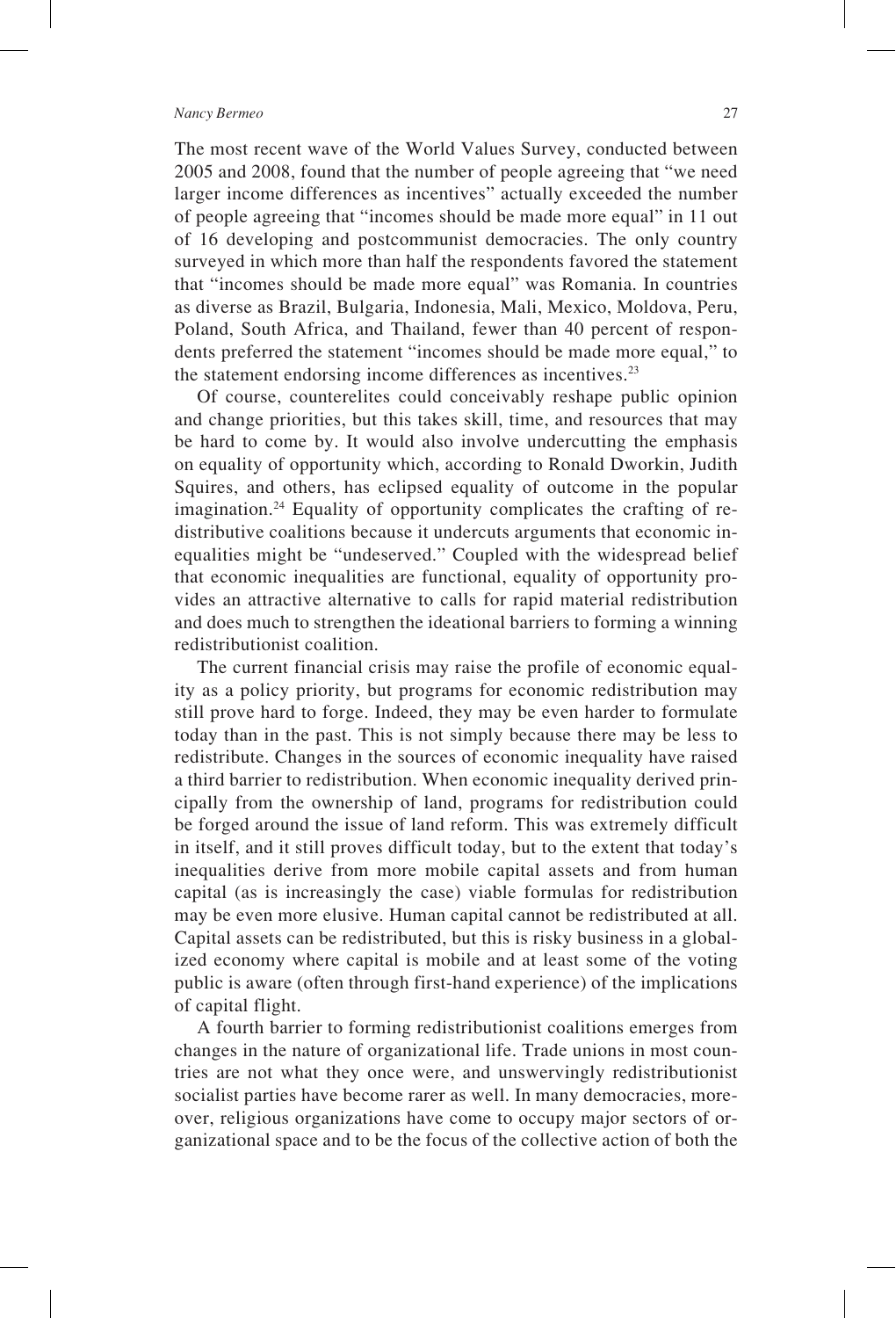advantaged and the disadvantaged. If recent evidence of an inverse correlation between religiosity and support for government social spending can be generalized, $25$  this alternative organizational trend may also diminish political pressure for redistribution. People may simply use religious associations as safety nets and pray for a brighter future.

Finally, forging a winning coalition of "the unequal" is intrinsically difficult because inequality cuts two ways. Those in the middle of a society's wealth-distribution curve may be wary that the zeal for redistribution will affect not only the rich, but themselves as well. Wealthy elites (who are now quite likely to control media networks) can reinforce this wariness and frame redistribution as a slippery slope. In any case, recent research has suggested that democratization is not a redistribution game at all—that is, it is *not* about "whether the median voter is going to soak the rich" but rather "about whether all voters can obtain impartial protections from the state against violations of contracts and property rights."26 If this is true—that is, if democracy is more about "rights" than about redistribution—then democracy too may hamper the formation of broad coalitions favoring redistribution. It may also help to explain why democracy and economic inequality have coincided for so long.

Reformers throughout the world will (and should) attempt to use the financial crisis as an opportunity to promote a redistributive agenda. But we should not underestimate the attitudinal and institutional barriers to reducing economic inequalities. Even if a broad coalition for redistribution can be crafted, weak state capacity may hamper policy implementation. Redistributive schemes will be stymied without significant improvements in law enforcement and in state capacity more generally. Recent studies have shown, for example, that when it comes to disposable income the dramatic differences between Latin America and Western Europe are due, not to dramatic differences in gross income, but rather to differences in what is left after taxes and transfers.<sup>27</sup> Improved state capacity is essential to any redistributive political project, but remains an elusive goal in a broad range of democracies.

#### **Reversing Democracy**

What might the persistence of high levels of economic inequality mean for the durability of democracy? Given that a number of important studies have shown an association between high inequality and democratic collapse,<sup>28</sup> it would be surprising if no electoral democracy broke down in the years to come. But, as our failure to foresee the fall of communism illustrates, predicting regime change is a perilous business. Tracing possible trajectories and speculating on the factors that might move polities along particular routes to change is more appropriate.

Our speculations should begin with the recognition that economic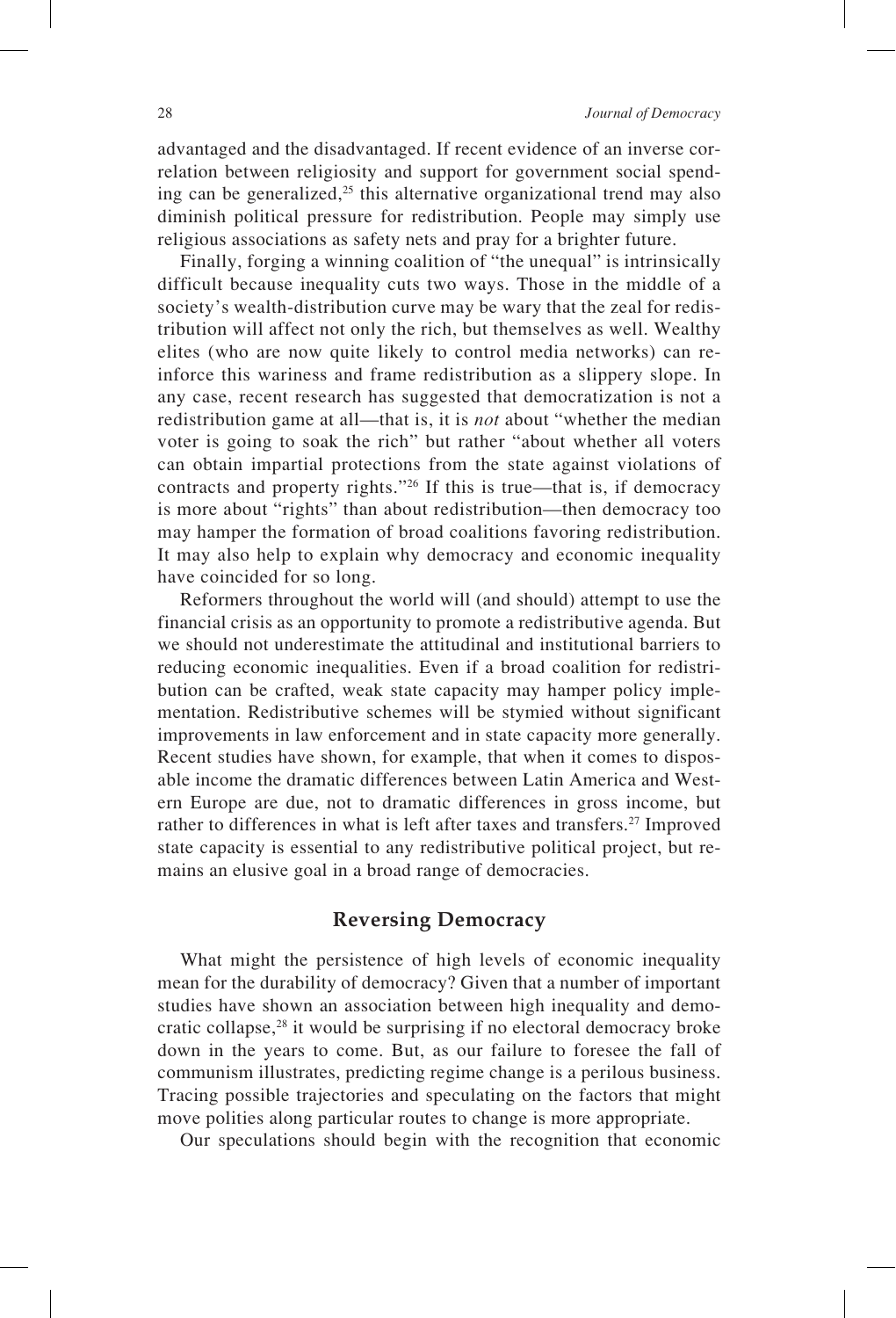inequality by itself will not be the cause of any democracy's collapse. If economic inequality were a sufficient cause for democratic breakdown, we would have no democracies at all. Economic inequality can be cited as a rationale for regime change, but such a change requires much more than an abstract rationale. Even in a situation where extreme inequality is present, democratic breakdown will require the formation of a decisive coup-supporting coalition—a critical mass of counterelites that have not only the will but the ability to topple democracy.

Recent years have seen the forging of successful coup coalitions, but they have emerged in countries that differed dramatically in both their levels of economic inequality and the trajectories along which such inequality was evolving before the coup took place. Thailand and Bangladesh were different on both dimensions when their last coups occurred. Thailand's level of economic inequality was relatively high compared to that of other Asian democracies when the military intervened in 2006, but was at a historic low domestically. In contrast, Bangladesh's level of inequality was among the lowest in Asia at the time of its military intervention in 2007, but there inequality was on the rise.

Economic inequality does not correlate in any simple way with coups, and it does not correlate in any simple way with populism either. A quick review of the "populist wave" in Latin America and Central and Southeastern Europe makes the point.<sup>29</sup> Approximately 5 of Latin America's 21 electoral democracies have populist leaders at present. Given the region's levels of inequality, this fact is noteworthy in itself but the few countries that have turned toward populism are a diverse lot. Venezuela's level of economic inequality had risen (and then leveled off) in the years prior to the election of Hugo Chávez in 1998, but it was still lower than that of any other Latin American country save Uruguay. In contrast, the levels of income inequality in Bolivia and Ecuador were the highest in the region when Evo Morales and Rafael Correa were elected to the presidencies of their respective countries, but Ecuador's level of inequality was on the decline. Nicaragua presents yet another pattern: Inequality was rising when Daniel Ortega was elected in 2006, but it had declined markedly prior to 2001 and was in the middle range for the region.

The association between economic inequality and the success of populist parties in Central and Southeastern Europe is also far from clear. The four countries where the populist wave is thought to be strongest represent nearly the full spectrum of regional inequality levels. Poland has one of the highest levels of inequality in the region, Bulgaria's and Hungary's are lower, and Slovakia's is possibly the lowest of all. The trends in inequality vary too. By at least one measure, the posttransition increases in Poland and Bulgaria have been fairly steady, while inequality trends in Hungary have been erratic.<sup>30</sup> Levels of economic inequality might affect both the nature of regimes and the popularity of parties, but not in any easily predictable way.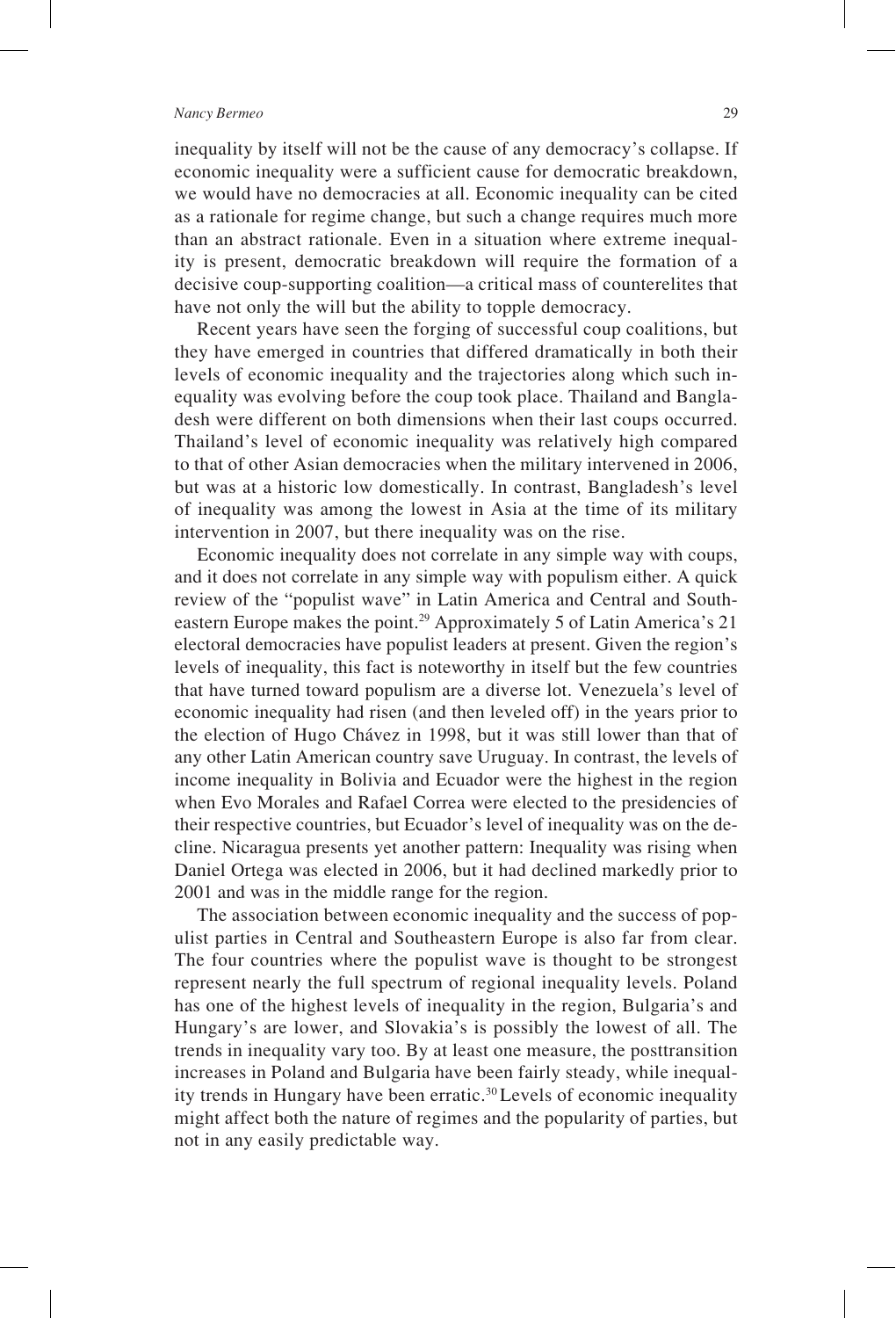The current economic crisis, combined with longstanding economic inequalities, may heighten the likelihood that antidemocratic coalitions will emerge. Democracies of various sorts are already experiencing (sometimes violent) mobilizations by the disadvantaged. But we must distinguish between the capacity to disrupt and the capacity to actually force a regime change. Toppling a democracy has never been easy, and it might be even harder now than it was in the past.

To begin with, international actors have raised the costs of antidemocratic coups. Today's would-be coup-makers must cope with constraints unknown to their Cold War predecessors. For many (though not all) states, a coup will mean foreign-aid cutoffs, the denial of recognition, the imposition of economic sanctions, and a loss of access to the resources and prestige of international organizations. A great deal of research shows that the survival prospects of competitive regimes benefit from a favorable international political environment, $31$  and this is what we have—at least for now.

A second barrier hampering coup-makers springs from the lessons of dictatorship itself. In many Latin American countries, the classes that might once have backed authoritarianism now realize that they enjoy better access to power under democracy than they did under dictatorship. A third barrier emerges from the fact that many democracies in the developing and postcommunist worlds have performed reasonably well in certain policy areas. They may have failed to stem rising economic inequalities, but they have been more successful on other fronts. The level of success varies from country to country (and some democratic governments have been disastrous), but democratization has generally coincided with significant advances in key arenas. Economic development provides one area of positive policy change; poverty alleviation provides another.

Figure 1 on the facing page shows that despite numerous other shortcomings, postcommunist and developing-world democracies managed to make substantial advances in economic development between 1990 and 2005.

The strong association between economic development and democratic consolidation in the political-science literature suggests that these growth trajectories will have positive effects on regime legitimacy. Despite perceived rises in overall economic inequality, economic growth in many countries has expanded the middle sectors of society on which democracies are thought to depend. The middle classes, broadly defined, currently constitute half the world's population for the first time in history and, true to a longstanding stereotype, these middle sectors seem to support democracy.<sup>32</sup>

Poverty reduction is another area in which democratic states in general have made advances. In keeping with the distinctions made earlier in this essay, trends in inequality and trends in poverty have diverged.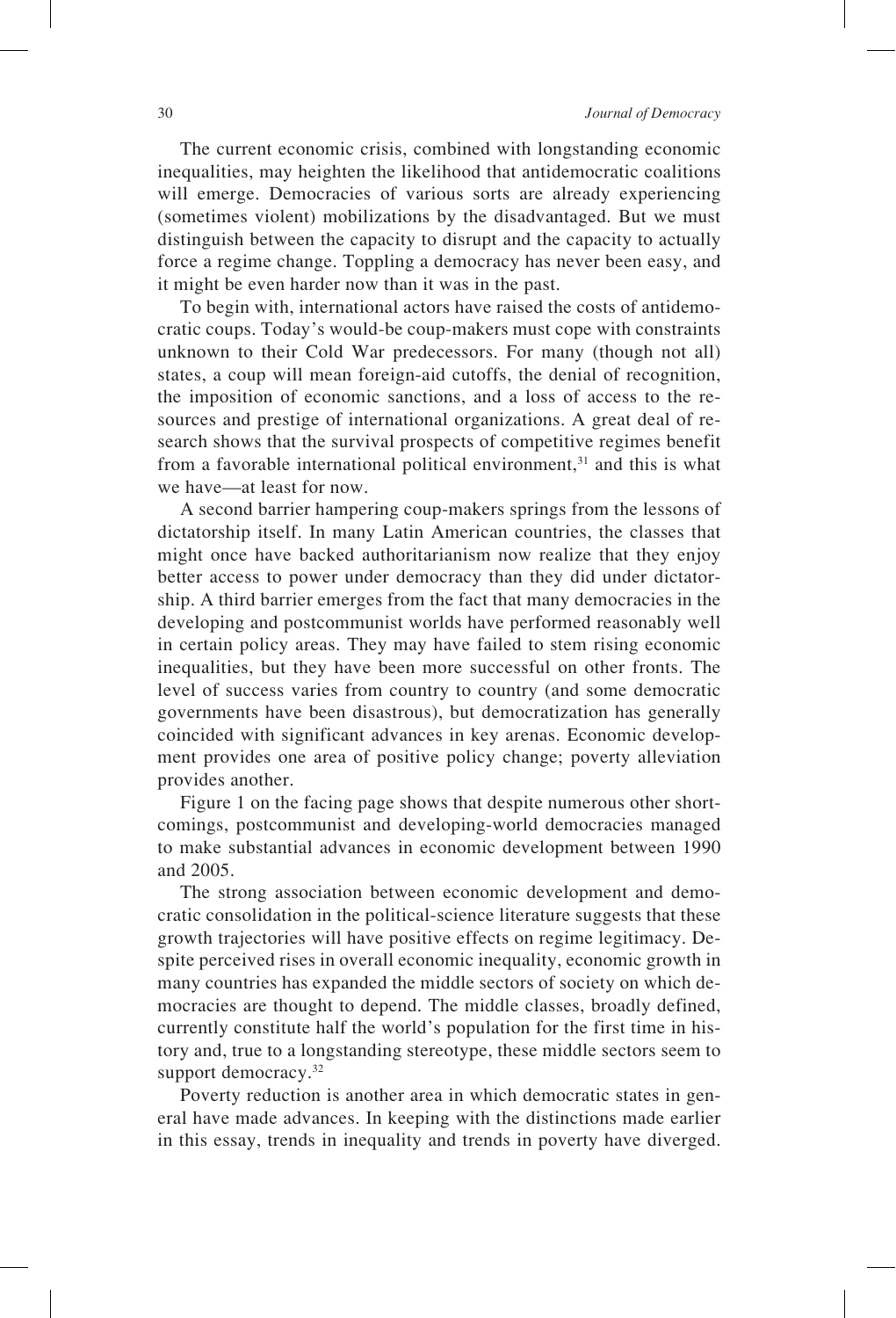

**Figure 1—Change in GDP Per Capita1**

Poverty remains a scourge throughout the developing world. In both South Asia and sub-Saharan Africa, the absolute number of people classified as poor has actually grown since 1990. But by at least one important measure, the poverty rate in developing-world democracies has fallen in recent years. Figure 2 on the following page shows the trends as measured by the \$2-a-day threshold.

The implications of this decrease in the incidence of poverty are complicated. Foreign actors and aid programs may be pivotal, and thus problems of ownership and attribution emerge. These caveats aside, the drop in the poverty rate and the progress in human-development indicators may still be consequential for democracy. They mean at least a marginal improvement in the lives of millions of poor voters, and are in keeping with the expressed priorities of large sectors of public opinion. A recent study of all democracies founded between 1961 and 1995 found that democratic durability in developing countries was most threatened not by economic inequality but by "basic needs shortfalls." It was not economic inequality that best explained democratic breakdown but the interaction of rising poverty and expanding growth.<sup>33</sup> If these results can be generalized, declining trends in poverty might help to explain why so many contemporary democracies have survived despite rising economic inequality.

#### **Democracy's Self-Defense Mechanisms**

Each of the factors listed above may lessen the likelihood of democratic collapse and thus make the forming of coup coalitions more difficult. Yet the greatest barriers to forming a coup coalition might come from the qualities of democracy itself. Though the invasion of Iraq has made democratization suspect in many quarters, democracy as a sys-

<sup>1.</sup> Average for countries which have been democracies from 1992 to 2005 (1990 = 100%). *Source:* based on IMF WEO.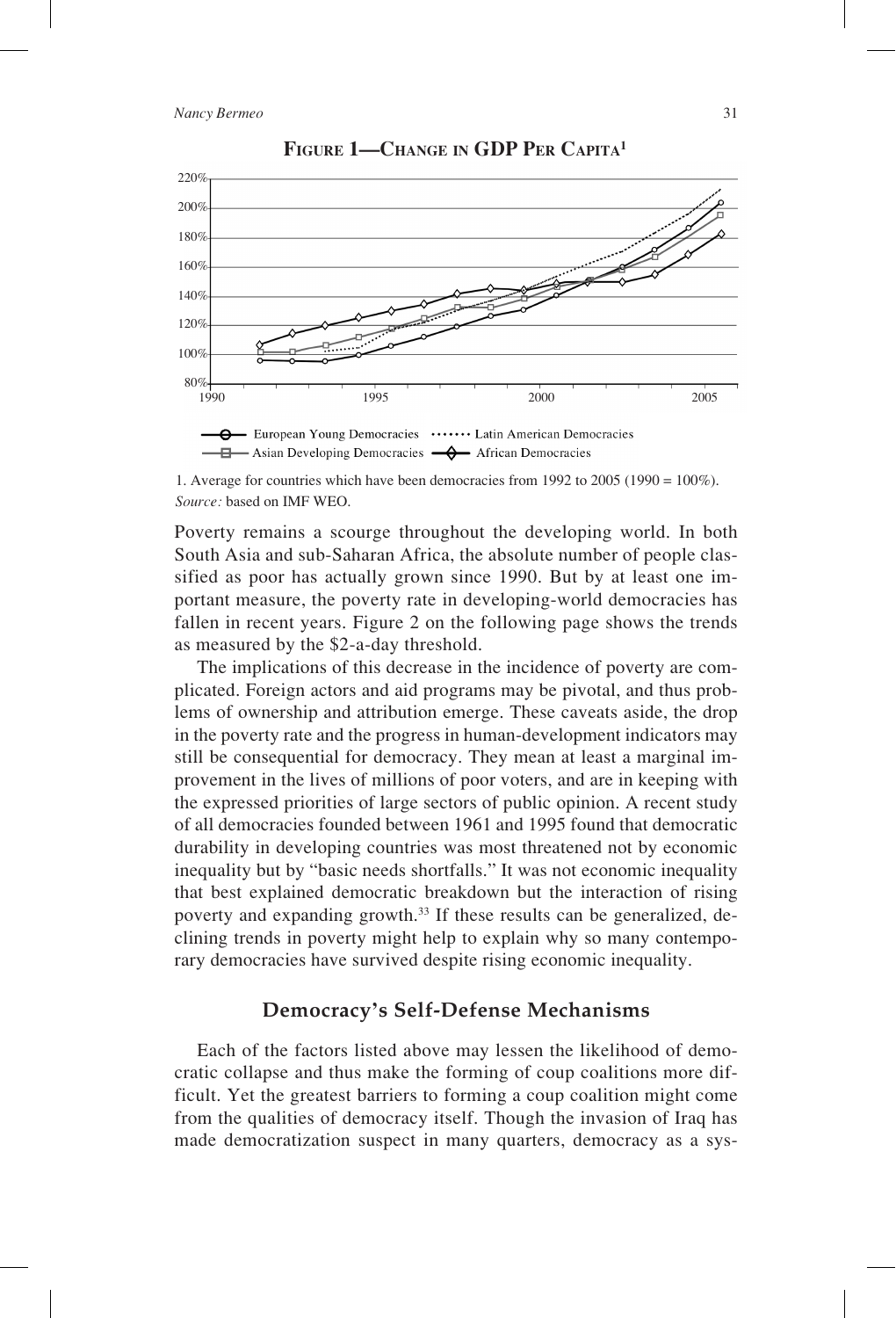

1. Asian Developing Democracies include: Bangladesh, India, Philippines, Sri Lanka, and Thailand—democracies with a GDP (PPP) per capita under US\$10,000. *Source:* World Bank *PovCal.*

tem of government still has powerful appeal. Purveyors of what Jacques Rupnik calls "an anti-democratic political culture" are playing a disruptive role in many states, but in most they are still outnumbered. This will surely matter as would-be coup-makers calculate the costs and benefits of trying to topple an elected regime.

But democracy is more than simply the favored form of rule. Democracy allows people to change governments without the risks and costs that an extralegal seizure of power entails. Ordinary citizens and disaffected elites who seek a radical change in policy can forego conspiracy and simply vote for parties and leaders who promise radical change. Dissuading a critical mass of actors from taking this lower-risk option is yet another challenge for those who would mount a coup.

The financial crisis has, of course, wreaked havoc with these trends, but potential coup-makers would have to cope with crisis too. With no record of success and the hostility of powerful international actors, they would have an uphill climb. In any case, democracies have proven surprisingly resilient in the face of economic crises. Between 1975 and 2007, the odds that a new democracy (that is, one which is ten years old or younger) would survive an annual inflation rate of 50 percent or more were nearly 3 to 1. For an inflation rate of 15 percent, the chances were 5 to 1. The chances of a new democracy surviving after two consecutive years in which GDP fell by 5 percentage points were 4 to 1.34 These are fairly good odds and they have become decidedly better since the end of the Cold War.

Of course coup-makers or other aspiring authoritarians can beat these odds. Though the constraints outlined above make outright seizures of power for indefinite periods less likely, at least two other options remain viable. The first involves what might be called restorative coups. These occur during periods of political turmoil. They are rationalized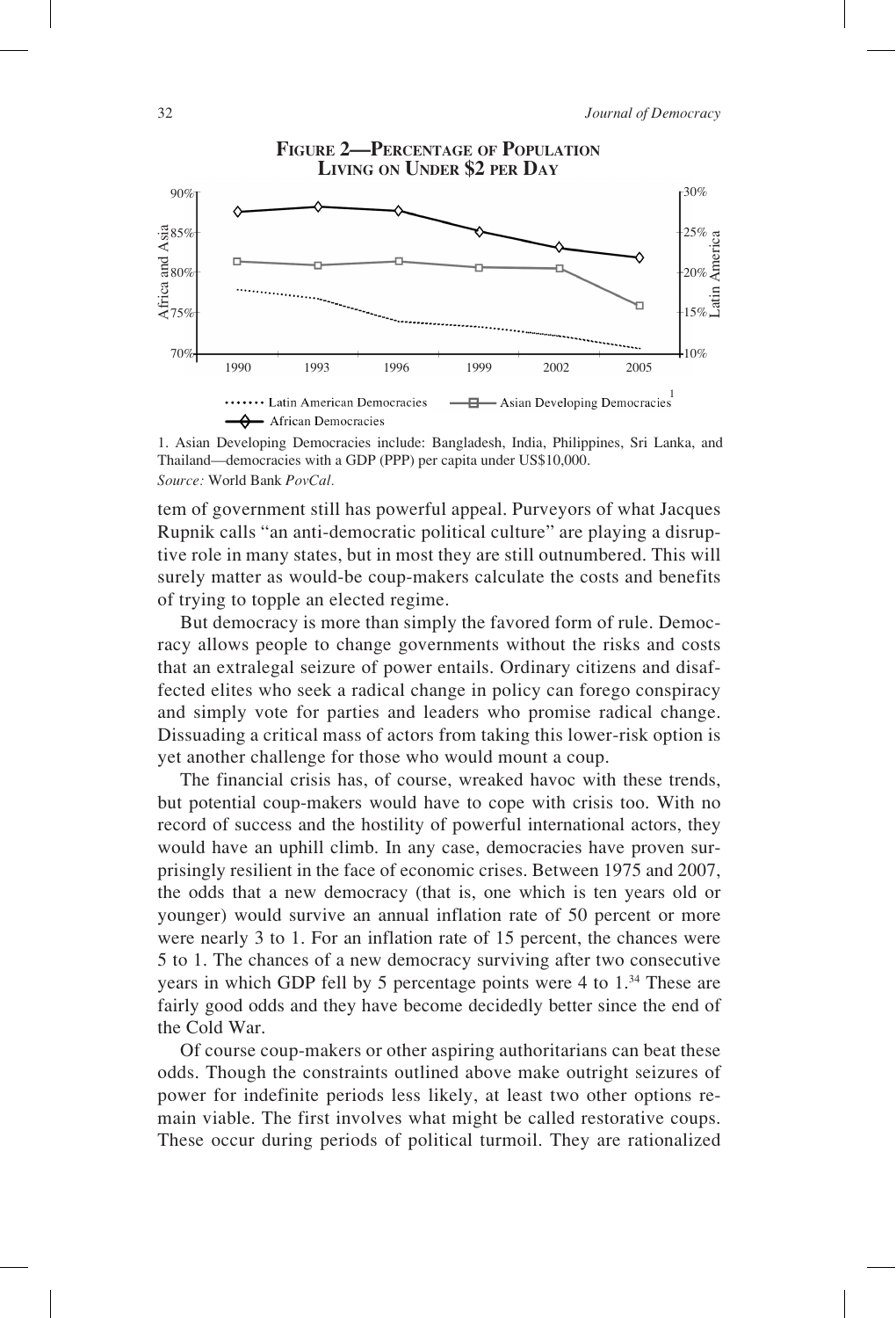as attempts to restore order and fight corruption, and always come with promises to restore democracy at a later date. The 2006 military intervention that temporarily suspended democracy in Thailand is a case in point. A second option involves what might be called mandated disassembly. This involves the gradual disassembling of democratic institutions by populist figures with strong electoral mandates. Hugo Chávez has engineered a process of mandated disassembly in Venezuela. The ambiguity of the mandated-disassembly option may make it particularly attractive in the years to come.

 It is worth noting, in closing, that the 2006 Thai coup was, in part, a reaction to Prime Minister Thaksin Shinawatra's highly publicized attempt to remedy economic inequality and redistribute resources to the poor. The deterioration of democracy in Venezuela (including a failed 2002 coup against Chávez) has also been linked, in part, to a broad range of programs framed as attempts to combat economic inequality. These cases remind us that the interactions of political and economic inequalities are as convoluted as they are consequential. They also suggest a sad irony: Dramatic attempts to reverse economic inequality may pose a sharper threat to democracy's durability than does economic inequality itself.

#### **NOTES**

The author thanks Dan Banik, Boris Begović, Thawilwadee Bureekul, Jorge Vargas Cullell, Alberto Díaz-Cayeros, Stephan Haggard, and Daniel Smilov for comments, and Gergely Hudecz of Oxford University for comments and excellent research assistance. For a longer and more detailed version of this article, see *www.nuffield.ox.ac.uk/politics/ Bermeo.htm.*

1. Jorge Vargas Cullell and Dan Banik contributed to this definition.

2. Millennium Project Report to the UN Secretary-General, *Investing in Development: A Practical Plan to Achieve the Millennium Development Goals* (London: Earthscan, 2005), 4.

3. Philippe C. Schmitter and Terry Lynn Karl, "What Democracy Is . . . and Is Not," *Journal of Democracy* 2 (Summer 1991): 76.

4. Adam Przeworski, "The Poor and the Viability of Democracy," in Anirudh Krishna, ed., *Poverty, Participation, and Democracy: A Global Perspective* (New York: Cambridge University Press, 2008). Also available at *http://politics.as.nyu.edu/docs/IO/2800/duke.pdf.*

5. Electoral democracy is defined at *www.freedomhouse.org/template.cfm?page=35&year=2005.*

6. Mark Gradstein and Branko Milanovic, "Does Liberté = Egalité? A Survey of the Empirical Links between Democracy and Inequality with Some Evidence on the Transition Economies," Policy Research Working Paper 2875, World Bank, 2002, 6; Alberto Alesina and Dani Rodrik, "Distributive Politics and Economic Growth," *Quarterly Journal of Economics* 109 (May 1994): 465–90; Torsten Persson and Guido Tabellini, "Is Inequality Harmful for Growth?" *American Economic Review* 84 (June 1994): 600–21; Simon Kuznets, "Economic Growth and Income Inequality," *American Economic Review* 45 (March 1955): 17.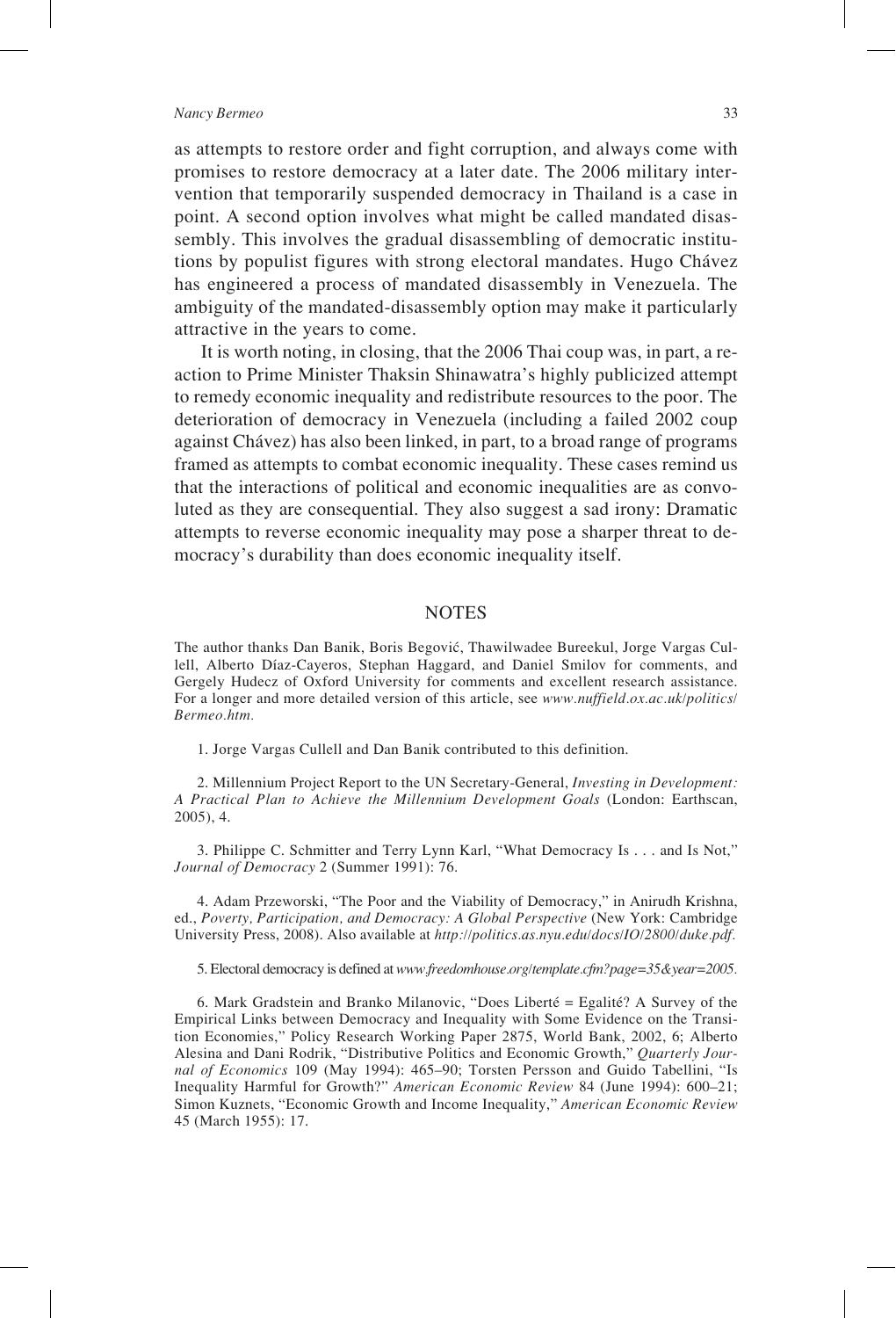7. Daron Acemoglu and James A. Robinson, *Economic Origins of Dictatorship and Democracy* (New York: Cambridge University Press, 2005), 37–38, 63, and 359–60.

8. Anthony B. Atkinson and Andrea Brandolini, "Promise and Pitfalls in the Use of 'Secondary' Data-Sets: Income Inequality in OECD Countries as a Case Study," *Journal of Economic Literature* 39 (September 2001): 771–99.

9. Carles Boix and Susan C. Stokes, "Endogenous Democratization," *World Politics* 55 (July 2003): 517–49.

10. Dietrich Rueschemeyer, "The Quality of Democracy: Addressing Inequality," *Journal of Democracy* 15 (October 2004): 79.

11. Larry M. Bartels, *Unequal Democracy: The Political Economy of the New Gilded Age* (Princeton: Princeton University Press, 2008).

12. Woojin Lee and John Roemer, "Moral Values and Distributive Politics: An Equilibrium Analysis of the 2004 Election," in Ian Shapiro, Peter A. Swenson, and Daniela Donno, eds., *Divide and Deal: The Politics of Distribution in Democracies* (New York: New York University Press, 2008), 187.

13. Frederick Solt, "Economic Inequality and Democratic Political Engagement," *American Journal of Political Science* 52 (January 2008): 54.

14. Przeworski, "The Poor and the Viability of Democracy," 25; Terry Lynn Karl, "Economic Inequality and Democratic Instability," *Journal of Democracy* 11 (January 2000): 156.

15. Christopher J. Anderson and Pablo Beramendi, "Income, Inequality, and Electoral Participation," in Pablo Beramendi and Christopher J. Anderson, eds., *Democracy, Inequality, and Representation* (New York: Russell Sage Foundation, 2008), 303. Frederick Solt, "Economic Inequality and Democratic Political Engagement," 54. Robert A. Dahl, *On Political Equality* (New York: Yale University Press, 2006), 85–86. Pablo Fajnzylber, Daniel Lederman, and Norman Loayza, "Inequality and Violent Crime," *Journal of Law and Economics* 45 (April 2002); J. Humberto Lopez and Guillermo Perry, "Inequality in Latin America: Determinants and Consequences," Policy Research Working Paper Series 4504, World Bank, 2008, 3. Richard Wilkinson and Kate Pickett, *The Spirit Level: Why More Equal Societies Almost Always Do Better* (London: Allen Lane, 2009), 135.

16. Amartya Sen, "Violence, Identity and Poverty," *Journal of Peace Research* 45 (January 2008): 5–15; Gudrun Østby, "Polarization, Horizontal Inequalities and Violent Civil Conflict," *Journal of Peace Research* 45 (March 2008): 143–62; Frances Stewart, ed., *Horizontal Inequalities and Conflict* (London: Palgrave, 2008); Marie L. Besançon, "Relative Resources: Inequality in Ethnic Wars, Revolutions, and Genocides," *Journal of Peace Research* 42 (July 2005): 393–415.

17. Amartya Sen, "Violence, Identity and Poverty," 14.

18. Terry Lynn Karl, "Economic Inequality and Democratic Instability," 156. Edward L. Glaeser, "Inequality," NBBR Working Paper No. W11511, August 2005, 9. Bolivar Lamounier, "Introduction: Globalization, Social Inequality, and Democracy," in Joseph S. Tulchin and Amelia Brown, eds., *Democratic Governance and Social Inequality* (Boulder, Colo.: Lynne Rienner, 2002), 4–5.

19. John Ferejohn, "Is Inequality a Threat to Democracy?" in Lawrence Jacobs and Desmond King, eds., *The Unsustainable American State* (New York: Oxford University Press, 2009), 44.

20. Alesina and Rodrik, "Distributive Politics and Economic Growth"; J. Humberto Lopez and Luis Servén, "A Normal Relationship? Poverty, Growth, and Inequality," World Bank